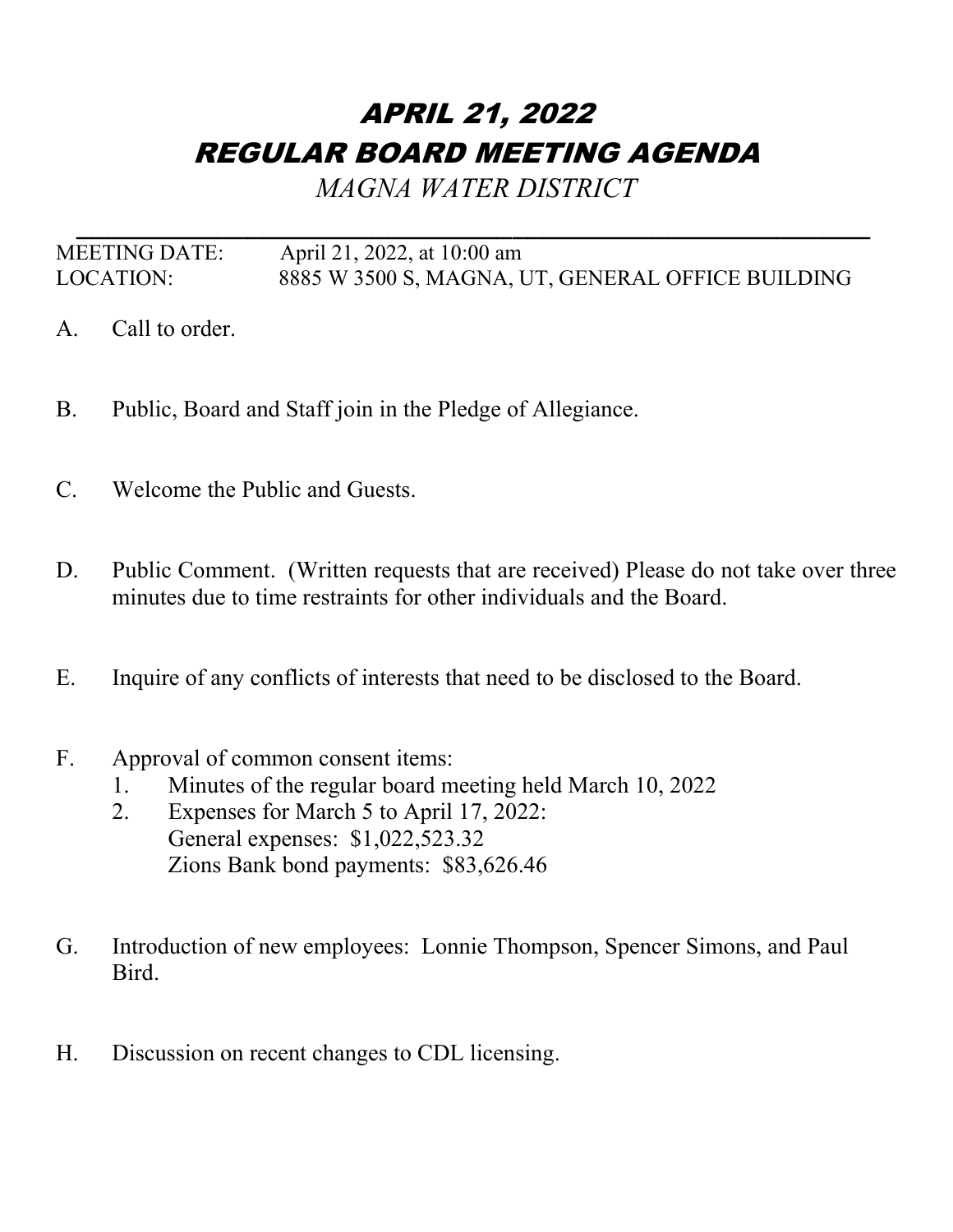- I. Discussion and possible motion to approve resolution for CARES Act Reimbursement Agreement with Magna Metro Township.
- J. Discussion and possible motion to approve changes to Engineering Consultant pool.
- K. Discussion and possible motion to approve a new janitorial services contract.
- L. Discussion and possible motion to approve a cost-of-living adjustment for all employees.
- M. Discussion and possible motion to approve the 2021 Municipal Wastewater Planning Program Survey.
- N. Discussion and possible motion to approve renewal of Dental Select for Executive dental benefits.
- O. Discussion and possible motion regarding employee's uniform allowance.
- P. Discussion and possible motion to approve APA Benefits Investment Committee minutes and a recommended watch list.
- Q. Discussion and possible motion to approve Stantec task order for Design and Construction Management services on the West Side Collection Project 1B in the amount of \$148,895.
- R. Discussion and possible motion to award Filter Procurement to AQUA-Aerobic, Inc. and approve initial payment for engineering submittals in the amount of \$43,131.73.
- S. Discussion regarding the garage, storage, and parking lot project.